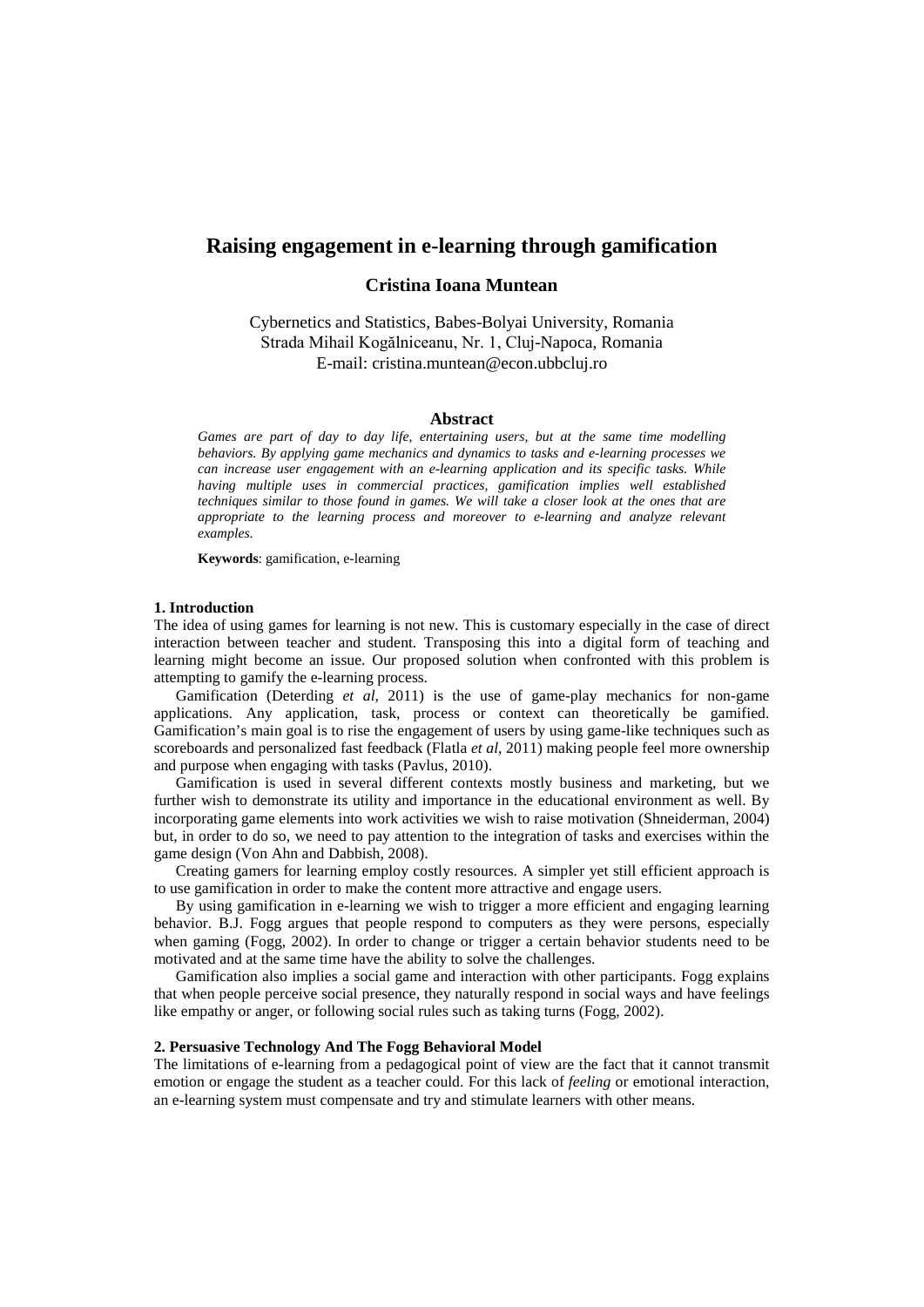JB Fogg studied the concept of persuasive technology (Fogg, 2002) and how we can design systems that impact the user also on an affective level. He proposes a model Fogg's Behavior Model (FBM) (Fogg, 2009) that studies the factors that can generate a certain behavior. This model has a high applicability in the case of a human-computer interaction.

The model comprises 3 main elements: motivation, ability and triggers, which occurring at the same time can determine a target behavior.

We further try to view how we can apply this model to an e-learning system and its users. As mentioned before, in order to effectively go over course and learn, the student must be at the same time motivated, capable and triggered in order to accomplish a desired action or a target behavior. He must reach the behavior activation threshold in order to read, learn or solve. The desired state for the student is referred to as flow, an optimal state which translates into concentration, when we believe the students interacts most effectively and the actual learning takes place.

*Motivation*, at its core, can be caused by couples of opposites like pleasure/pain, hope/fear, and social acceptance/rejection. If for example a student is able to solve a problem but has no motivation to do it, he will not do so. Once his social reputation is at stake or he is conscious of the fact that he might get a small grade, the motivation, either positive or negative will determine him to solve the problem.

On the other hand *ability* is also a factor that influences the occurrence of a behavior. Even if a person is highly motivated, a behavior cannot occur if he does not have the ability. On the other hand a high motivation can determine a subject to find the means to accomplish a task, thus gain the ability

Fogg also states that motivation and ability alone are not enough to determine a behavior. A certain behavior needs a *trigger*, something to tell the user to complete the action in a certain moment; it is also referred as a call to action. Triggers are connected to motivation. They can be a spark – this tends to motivate a user, a facilitator – tends to offer ability to highly motivated users, and lastly a signal – when users have both ability and motivation, but it functions as a reminder.

Examples of target behavior can be: donate money, buy a product or share with a friend. Computers and the use of technology enable us to act instantly to triggers. A future trend is moving technology towards mobile and thus e-learning can become m-learning, and courses can also be context aware and supporting multiple formats (Morar, 2010). Because of the size limitations of mobile phones we must adapt the structure of courses and evaluation to fit to these smaller environments, but nevertheless achieve the desired goal.

# **3. Games In Real Life And In E-Learning**

Games are part of everyday life. Americans spent over \$25 billion on video games in 2010. Their main goal is entertainment, but their universal applicability gave games extra functions in various aspects of everyday life. Games are used not only for leisure but also by industries like defence, education, scientific exploration, health care, emergency management, city planning, engineering, religion, and politics. They are also called serious games and their main purpose is to train, investigate, or advertise.

Serious games are complete games with serious intentions and designed accordingly whereas in gamified application only certain elements from games are used.

Learning through games is not a novel approach. Elisabeth Corcoran (Corcoran, 2010) claims that there are at least 3 types of games used in education: the classic edu-tech games, games developed by students themselves like Scratch and the last approach gamified courses, meaning adding game mechanics to various applications, tasks, etc. Whether offline or online, games have helped scholars reach their educational goals in a more engaging way. Nevertheless we must note the difference between the so called "educational games (serious games, simulators)" and the gamification of e-learning. While the first employs a bigger quantity of resources, game design knowledge and graphics, the second one does not engage as many resources or a special design.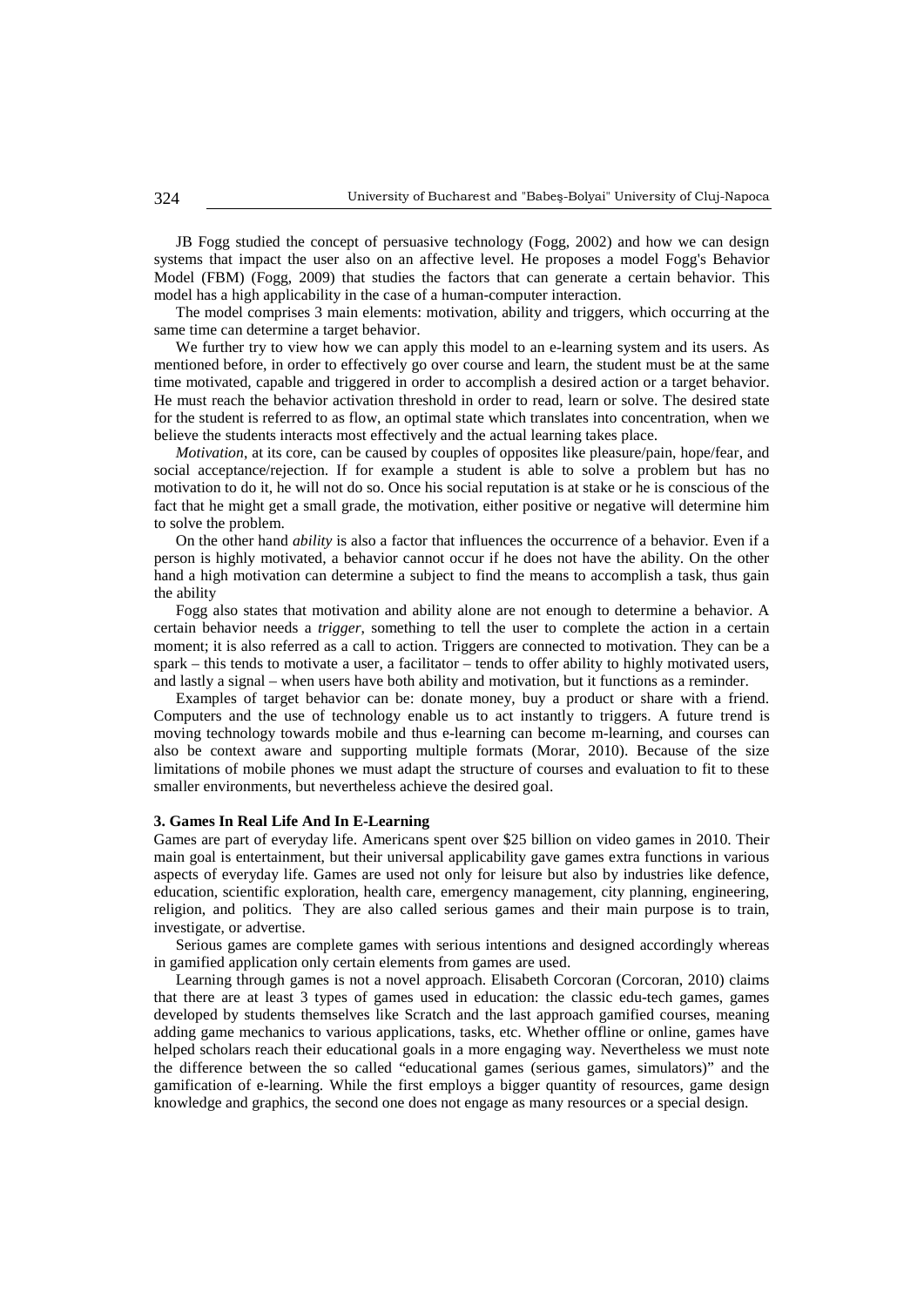#### **4. The Gamification Of Education**

There is little research however regarding the usefulness of gamification in education. In (Lee and Hammer, 2011) the authors start by explaining the meaning of gamification, what it is and how it can be used, while also pointing out the possible disadvantages in case of misuse. They define it as the use of game mechanics, dynamics and frameworks to promote desired behaviors. Returning also to the point made by Fogg we can use gamification to determine certain behaviors or correct others and we can thus see the utility of using gamification in learning, and even more in elearning. There might be possible dangers if the gamification design does not suit the purpose of motivating students to engage and offer support to teachers and on the contrary for example it might teach students that they should learn only when provided by an extrinsic motivation.

Authors of (Kapp, 2011) notice a large increase in the gamification of learning and instruction. Due to the user of game elements like time, accuracy, point systems integrated intro all types of training programs encourage users to achieve their desired goals.

### **5. Gamification**

Gamification is the use of game play elements for non-game applications, particularly consumeroriented web and mobile sites, in order to encourage people to adopt the applications. It also strives to encourage users to engage in desired behaviors in connection with the applications (http://en.wikipedia.org/wiki/Gamification).This definition is related to similar pre-existing concepts such as serious games, serious gaming, playful interaction, and game-based technologies (Deterding *et al*, 2011).

Mundane activities especially for a longer period of time are not appealing but by combining these activities with simple games we can create a more effective way to motivate people (Chrons and Sundekk, 2011). Turning useful activities into games is called gamification and it has found its way into many uses such as education.

Gamification is a quite recent concept, on the market as well as in research, but it has a big potential. It has been added to the Gartner Hype Cycle for 2011. Gartner Group predicts gamification will be a key trend that every CIO, IT planner and enterprise architect must be aware of as it relates to business (Gartner Group, 2011).

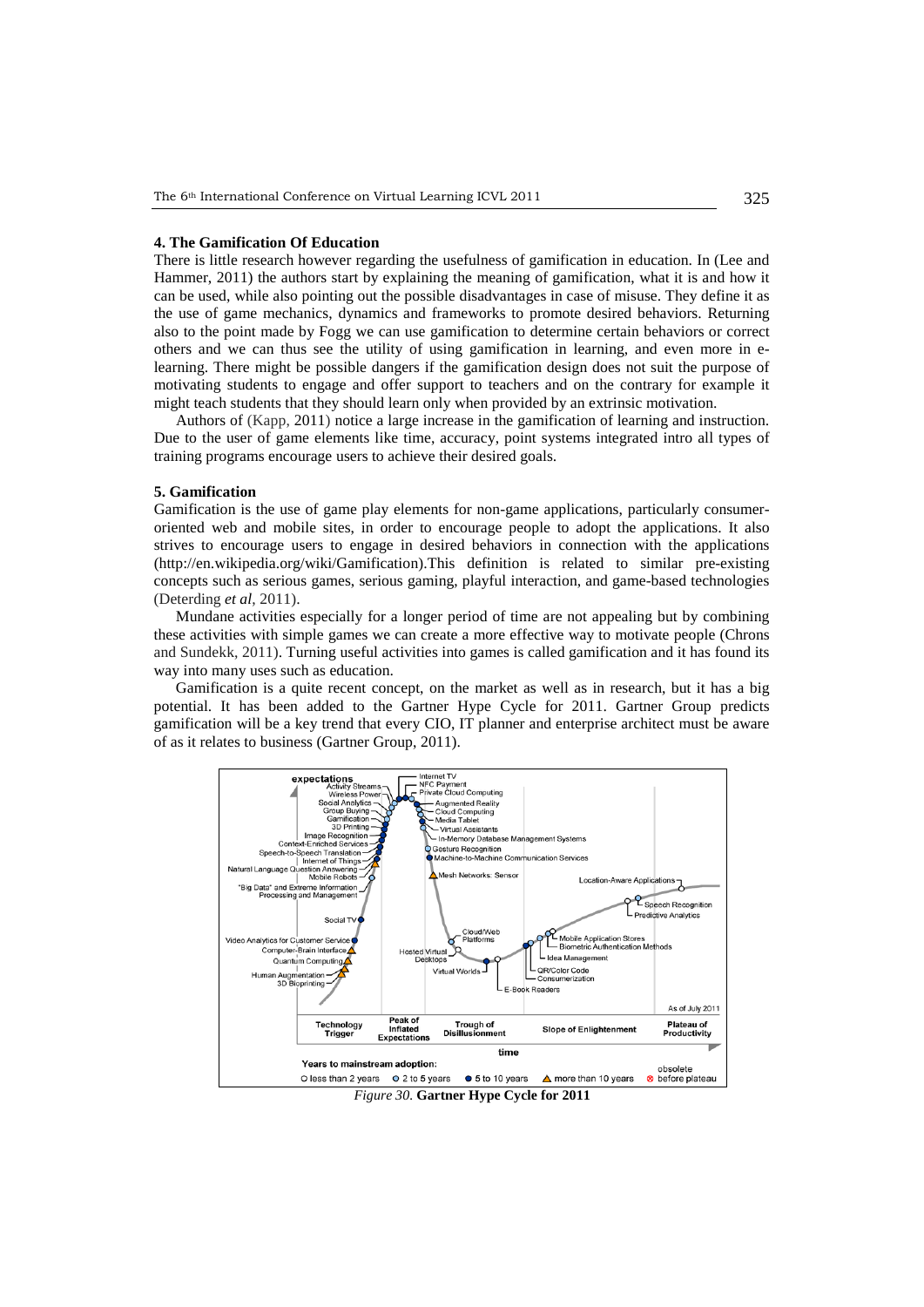Gamification is recently successfully in websites in order to create loyalty, brand awareness and effective marketing engagement (Foursquare, Stack Overflow) (Daniels, 2010), but according to our observations it can successfully be used also in the educational environment.

There are several successful gamification examples like ZeroEmission from Nissan used for its ecological model Nissan Leaf. Kobo Reading Life is an application that tries to gamify reading, Nike ID is an e-commerce gamified application allowing users to design they own shoes and the most popular designs gather points. Various application of gamification can be found in the industry of health and wellness: Keas, FitBit, Lose It. Motivation and learning also offer examples like: Stick.com, MindSnacks, and EnglishAttack.

Gamification desires to combine intrinsic motivation with extrinsic one in order to raise motivation and engagement. Intrinsic motivations come from within, the user/actor decides whether to make an action or not, some examples are: altruism, competition, cooperation, sense of belonging, love or aggression. Extrinsic motivations, on the other hand, occur when something or someone determines the user to make an action for example: classifications, levels, points, badges, awards, missions (Viola, 2011).

In Figure 2. we can see which intrinsic motivation can be generated through existing game mechanics.



*Figure 31.* **The relation between game mechanics and aesthetics [Bunchball.com]**

When trying to gamify an application there are some key components that need to be taken into consideration and that build up a coherent overview of the entire functionality (utility) of an application/website. Game mechanics and features are comprised in the game design in order to create gameplay (http://gamification.org). Game mechanics are a set of rules and feedback loops that create the gameplay. They represent the fundamentals of any gamified context. Each game mechanic is characterized by three attributes:

- Game mechanics type: Progression, Feedback, Behavioral
- Benefits: engagement, loyalty, time spent, influence, fun, SEO, UGC, Virality
- Personality types: explorers, achievers, socializers and killers.

# **6. How to gamify an e-learning application?**

In the following section we try to exemplify how gamification can be applied in the context of an e-learning course. E-learning courses are usually linear courses. This kind of content structure can allow us to easily gamify the content. The basic idea is to uncover content progressively, put more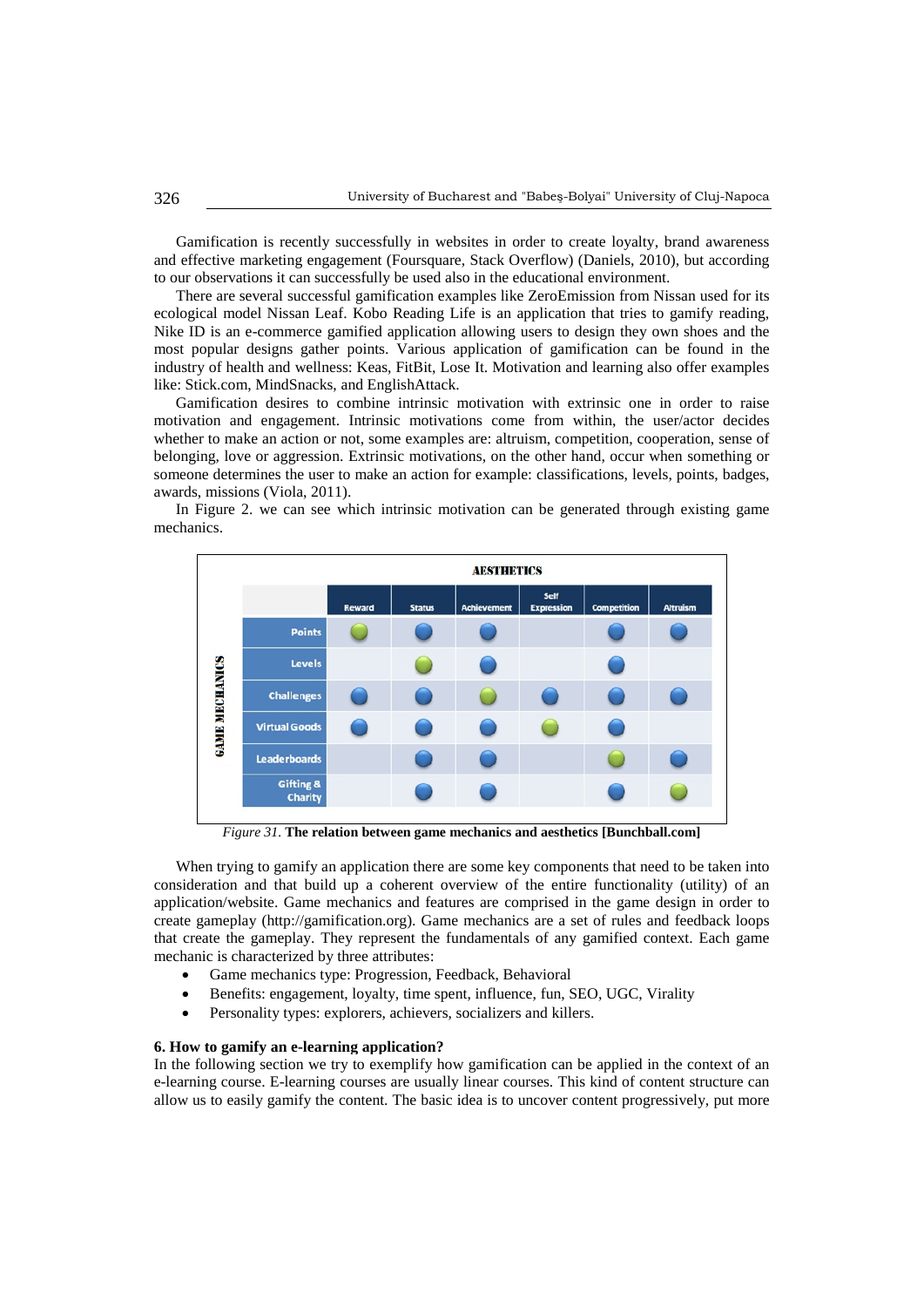focus on exercises while offering the theoretical means for them to be solved and offer points for correctly solving them.

When designing the gamification of the course we try to answer the following questions: why do we gamify a service, what are the goals and what are the benefits expected. It is important to take into consideration the subject we are addressing. In game psychology there can be identified several personality types. These types are: achievers, explorers, socializers and killers (Bartle, 2004).

We will start on discussing an e-course example studied by Bamber (Henrich and Morgenroth, 2007), a course in information retrieval. We do not have access to the contents of such a course but by studying the example we try to come with some propositions for system improvement.

The purpose of any e-course application is to share knowledge to the users and in most cases offer means of evaluation and feedback. The main goal is to motivate students to learn the available information as best as possible in order for them to perform well during evaluation and advance through the course with success.

By using this application we wish to motivate users to study, rise engagement of students with the systems. By spending more time with the system we expect that the users get better results, advance through the course faster and perform better on final tests.

In (Henrich and Morgenroth, 2007), the authors present an Information Retrieval e-learning course divided into two different modules IR1 and IR2 that have been used for five years for students enrolled in distance learning and which present different characteristics. The didactic concept is presenting the course content two 4 different types of users:

- Presence learning supported by e-learning materials
- Distance learning with physical on-site presence for discussion
- Distance learning with supervision
- Distance learning without supervision

The informative material varies from the first category to the last one. The information presented regardless of each form should be complete, but the fact that for example the first group can benefit from constant supervision and assistance the e-learning system should compensate this for the last group and create support mechanisms for students with questions. The first group benefits from teaching and exercises during the course but also from materials provided by the elearning application like scripts, self assigned tests and mid-terms. While the first two groups have contact with the teacher on a regular basis, the last two use forums, emails or chat.

In addition to the information already included in the course we propose the following gamification elements:

- Any student needs an account where they can edit their personal profile, in game mechanics known as *avatar* and customize it according to their preferences. They select preferences and courses followed and passed, thus focusing on positive the positive results). They can belong to groups and have access to an activity feed where *notifications*, news and updates are received.
- The course is divided into main *chapters* or sections. By applying the *cascading information principle*, we divide the course into smallest bits of coherent content. The content should be synthetic, but should offer link to more detailed information (links, graphics etc.). Each piece of content should be followed by exercises and an evaluation step. By doing the exercises at the end of each section the student accumulates *points*. At the end of each chapter the student advances a *level*, this being a valuable *achievement*. This has a direct effect on his *status*. A relative positioning between his peer can be presented in a *leaderboard* but also *top scores*.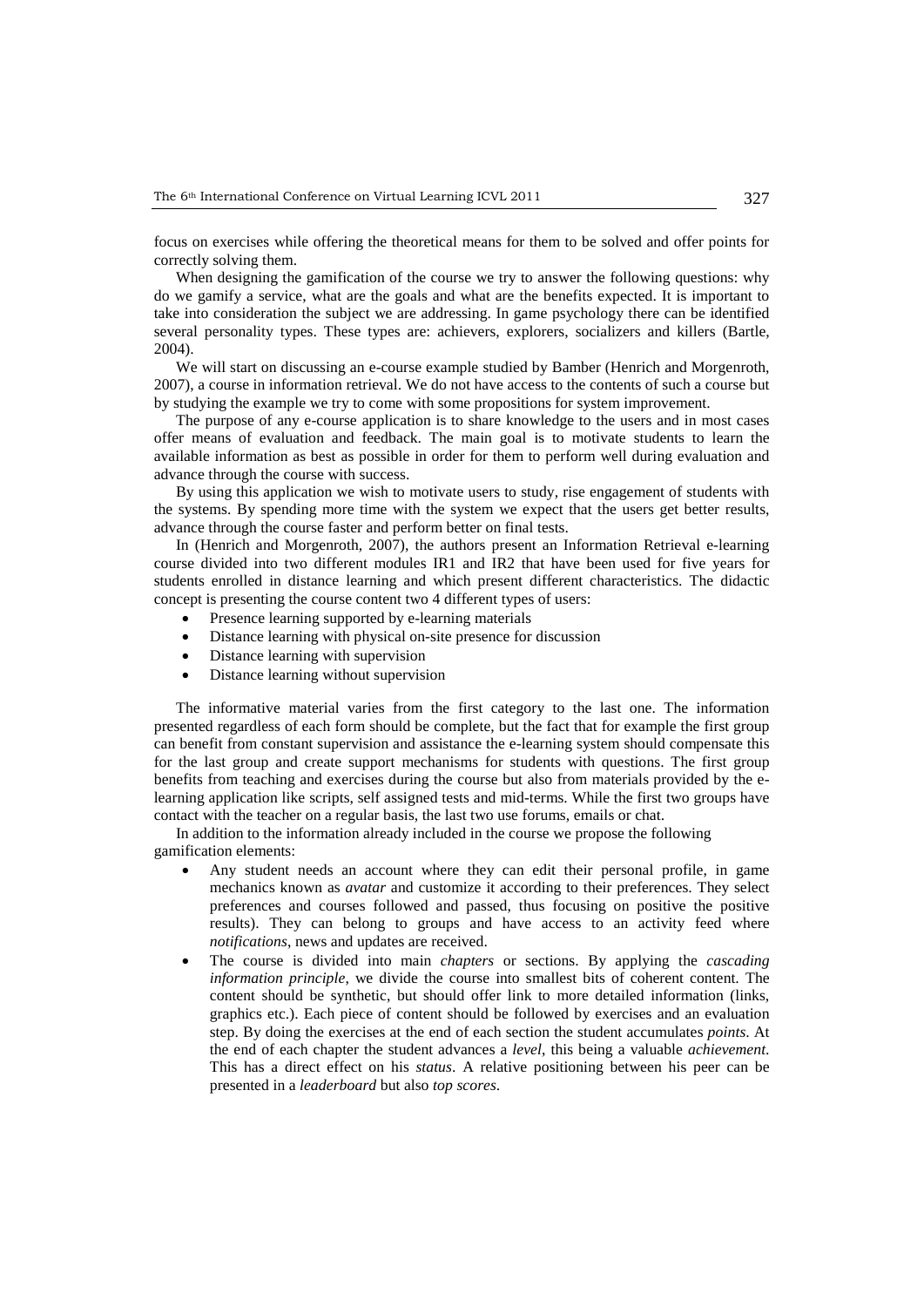- They must be constantly offered feedback and be informed of their *progression* within the course, for this it is important to use progression bars.
- Offer the ability to create periodical physical or virtual *appointments* or curfews and deadlines in order to motivate them to return periodically to the application.
- The system should be made as *social* as possible (Farzan and Brusilovsky, 2005) in order to simulate the familiar environment of a classroom and a classroom community. This is important for achievers that need recognition from peer but also to motivate students through peer pressure or comparison with other students.
- For accomplishing difficult tasks or exercises the students receive special *bonuses.*
- The system should compensate students not only for their academic achievements but also for proper behavior and social engagement like helping peers, commenting, and adding value to the application etc. by offering *badges*.
- Offer the possibility to convert points or badges into *virtual goods* or even get discounts for the tuition fees. Students will engage more with the application and will be motivated to earn more points in order to benefit from these advantages.
- While advancing within the course the student should be informed of the next step so as to know what to expect. *Anticipation* is a strong motivator which can get users excited and engage for a longer period of time and maintain the *flow* of learning.

### **7. Conclusions**

Gamification does not imply creating a game. It means makes education more fun and engaging, without undermining its credibility. Gamification helps students gain motivation towards studying, and because of the positive feedback they get pushed forwards and become more interested and stimulated to learn. Gamification can constitute a powerful boost to determine them to study/read more.

According to (http://gamification.org/wiki/Encyclopedia) engagement is the important metric for success in gamification. There are several metrics to analyze engagement which due to technological advancement in analytics can be included into such a web application. These metrics are: page views per visitor, time spent on site, total time per user, frequency of visit, participation and conversions.

In our future work we wish to implement the gamification elements proposed on an e-learning course and follow the above mentioned metrics. It is however intuitive that gamification can improve motivation and engagement of users with such a system.

By gamifying an e-course we do not wish to replace the intrinsic motivation of student, which is stinger and more long term, with the extrinsic one, but offer a combination of the two for a better performance. Gamification offers the proper tools to generate positive change in behavior as according to Fogg. We can use this mean to create more effective and engaging e-learning applications.

## **Acknowledgement**

Investing in people! Ph.D. scholarship, Project co-financed by the Sectoral Operational Programme for Human Resources Development  $2007 - 2013$ , contract POSDRU/88/1.5/S/60185 – "Innovative Doctoral Studies in Knowledge Based Society"

## **References**

Bartle, R.(2004) *Designing virtual worlds.* New Riders, Publishing, Indianapolis, IN

Chrons, O. and Sundell, S. (Microtask) (2011) Digitalkoot: Making Old Archives Accessible Using Crowdsourcing, *workshop at HCOMP 2011*, August 8, San Francisco, California